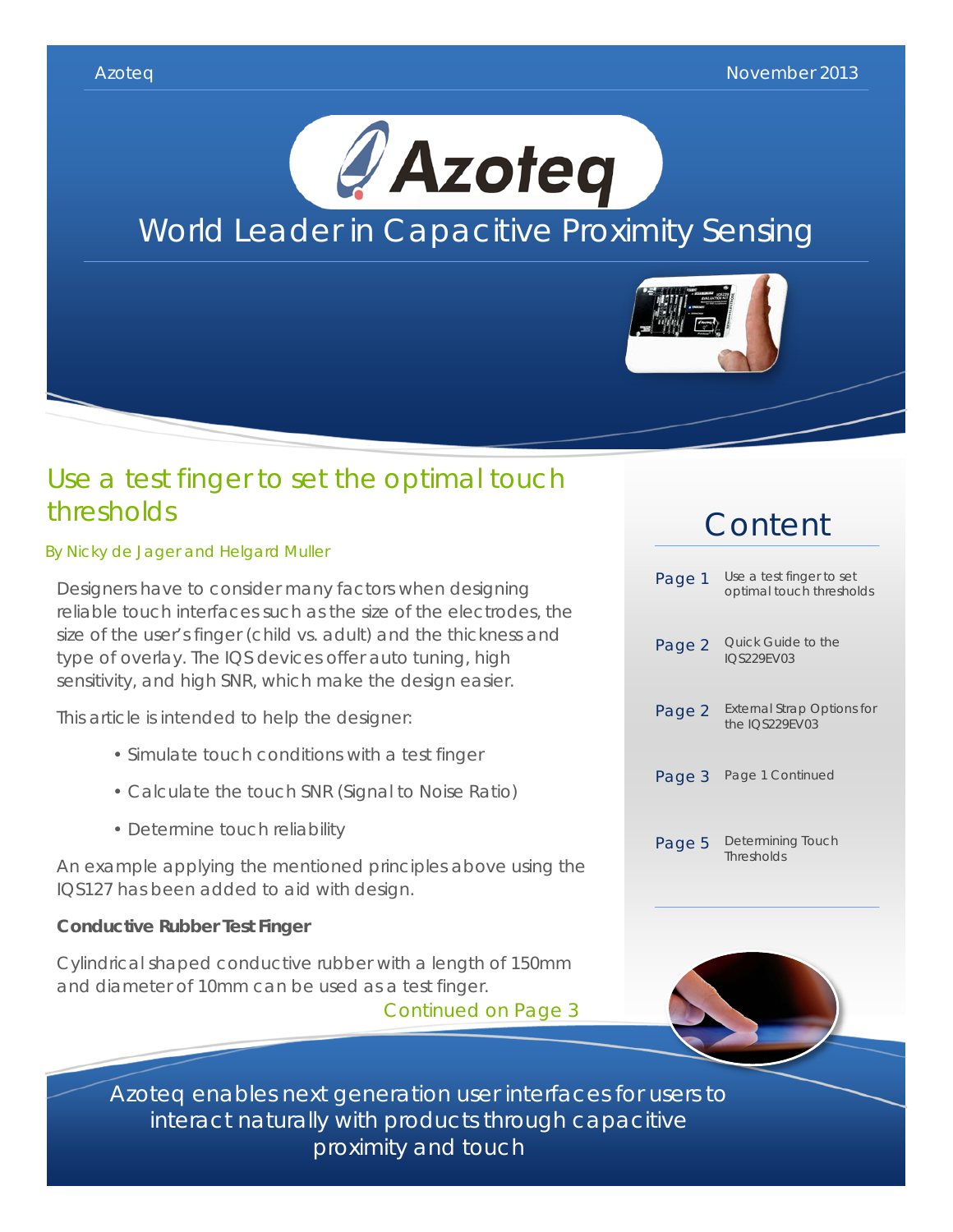# Quick Guide to the IQS229EV03

The IQS229EV03 Evaluation kit features the IQS229EV01 module PCB. This kit enables the evaluation of the user interface as well as the effect of the 4 resistor strap options:

- 2x Inputs are used to set the activation threshold,
- 1x for the movement sensitivity and
- 1x for choosing a no-movement timeout timer.

The IQS229 will work in standalone mode (direct outputs) or streaming mode for evaluation with a GUI using an Azoteq USB streaming device (CT210).

The outputs may be interpreted as follows:

- " ACTIVATION"  $\rightarrow$  normal crossing of the threshold
- "MOVEMENT"  $\rightarrow$  a pulse for every movement detected.

#### **First time power-up**

**HIGH FLOAT** LOW

> Strap the top two pins together to pull high, bottom two to pull low

When powering up for the first time, be sure that the "STANDALONE" option is selected by fitting a jumper onto the middle and lower pins.

For the full user guide, please email [info@azoteq.com.](mailto:info@azoteq.com)



### External Strap Options for the IQS229EV03

The external strap options are only read in:

- Power-on events
- Reset events

#### **Strapping the Options pins to High/Low or Float**

When no jumper is placed, a floating input is detected. Otherwise the input can be strapped high or low by placing a jumper.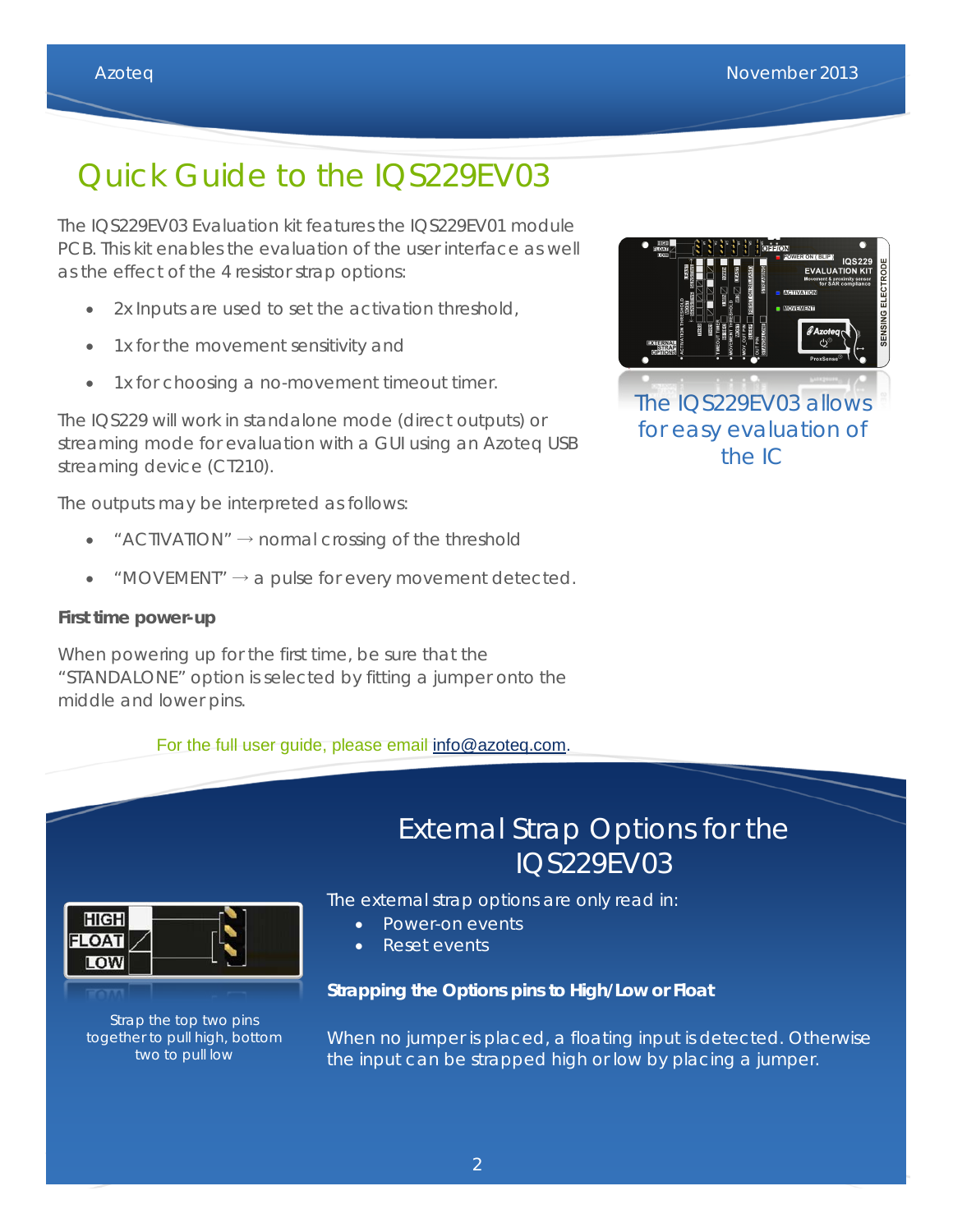### Page 1 Continued

The rubber must have resistivity of  $\rho \approx$ 1.0Ω/mm.



**Simulated Test Finger**

A similar shaped object can be used to simulate an adult or child touch. A circular metal touch surface and nonconductive foam at the tip of an insulating handle with a conductor leading to ground can be guided onto the touch surface.



**Figure 2: Insulated Metal Tip Test Finger**

With reference to Figure 2, the following dimensions are suggested:

- Adult Model:  $d = 12$  mm,  $l = 150$  mm
- Child Model:  $d = 6$  mm,  $l = 150$  mm

### **Touch area boundaries**

Consistent touch generation during testing does not only rely on the touch finger being used. It is also important to consistently generate a touch in the same area of the touch electrode.

The touch boundary specifications are application dependent and it is up to the designer to decide what conditions will ultimately indicate a touch event. The following description is based on a circular touch electrode used on many IQS EV-kits and should be used as a guide when designing touch applications.

The boundaries of the touch area are typically specified around the overlay button graphic and the SNR value specification are determined within the boundary areas. Once again an adult and child model is used as an example.



**Figure 3: Valid Touch Area Boundries**

### **Touch SNR calculation**

Touch Signal-to-Noise Ratio measurements are calculated within the boundary area discussed in the previous section.



Furthermore, 250 samples were used and the average counts were recorded for a touch and untouched signal respectively:

- SU-AVG = Numerical Average of untouched signal count for 250 samples
- ST-AVG = Numerical Average of touched signal count for 250 samples
- ∆touch- AVG = SU-AVG ST-AVG (for 250 samples)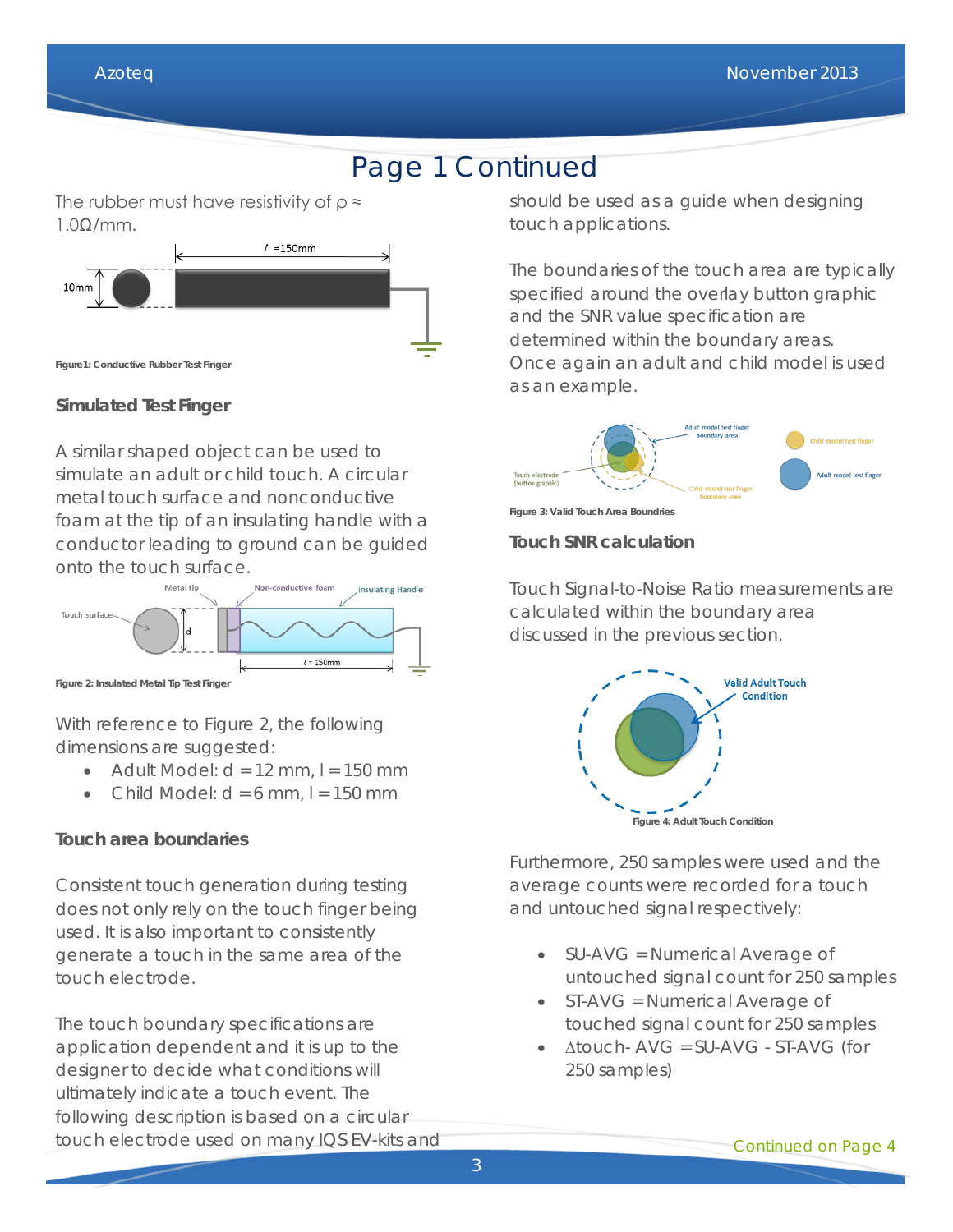### Page 3 Continued

The ∆touch-AVG value is calculated by subtracting the ST-AVG value from the SU-AVG value because we are working in surface mode\*.

\*Surface mode meaning capacitance is measured between the electrode and earth i.e. self-capacitance. Refer to Application note AZD008.

For the touch samples the SNR is calculated as follows:

$$
SNRdb = 20\log(\frac{\Delta touch}{NRMS})
$$

Where NRMS is

$$
\sqrt{\frac{\sum_{n=0}^{249} Signal(n) - SU_AVG}{250}}
$$

The NRMS value is the Root-Mean-Square Noise value of 250 samples using SU-AVG as baseline.

Typical design specification dictates that:



**Figure 5: SNR Calculation**

### **Touch Accuracy Calculation**

Touch accuracy can be expressed as a ratio of average touch strength measured within boundary with lowest ∆touch value over average touch strength measured anywhere outside boundary with highest ∆touch value.

Touch accuracy =  $\frac{Av.\text{lowest} \Delta touch \text{ within boundary}}{Av.\text{highest} \Delta touch \text{ outside boundary}} = \frac{S\Delta min\_valid}{S\Delta max\_invalid}$ 

Typical design specification dictates that:

Touch accuracy  $> 4$ 

For the full article, please email *[info@azoteq.com](mailto:info@azoteq.com)*.



### Valid and Invalid Touch **Conditions**



### Adult Model Test Finger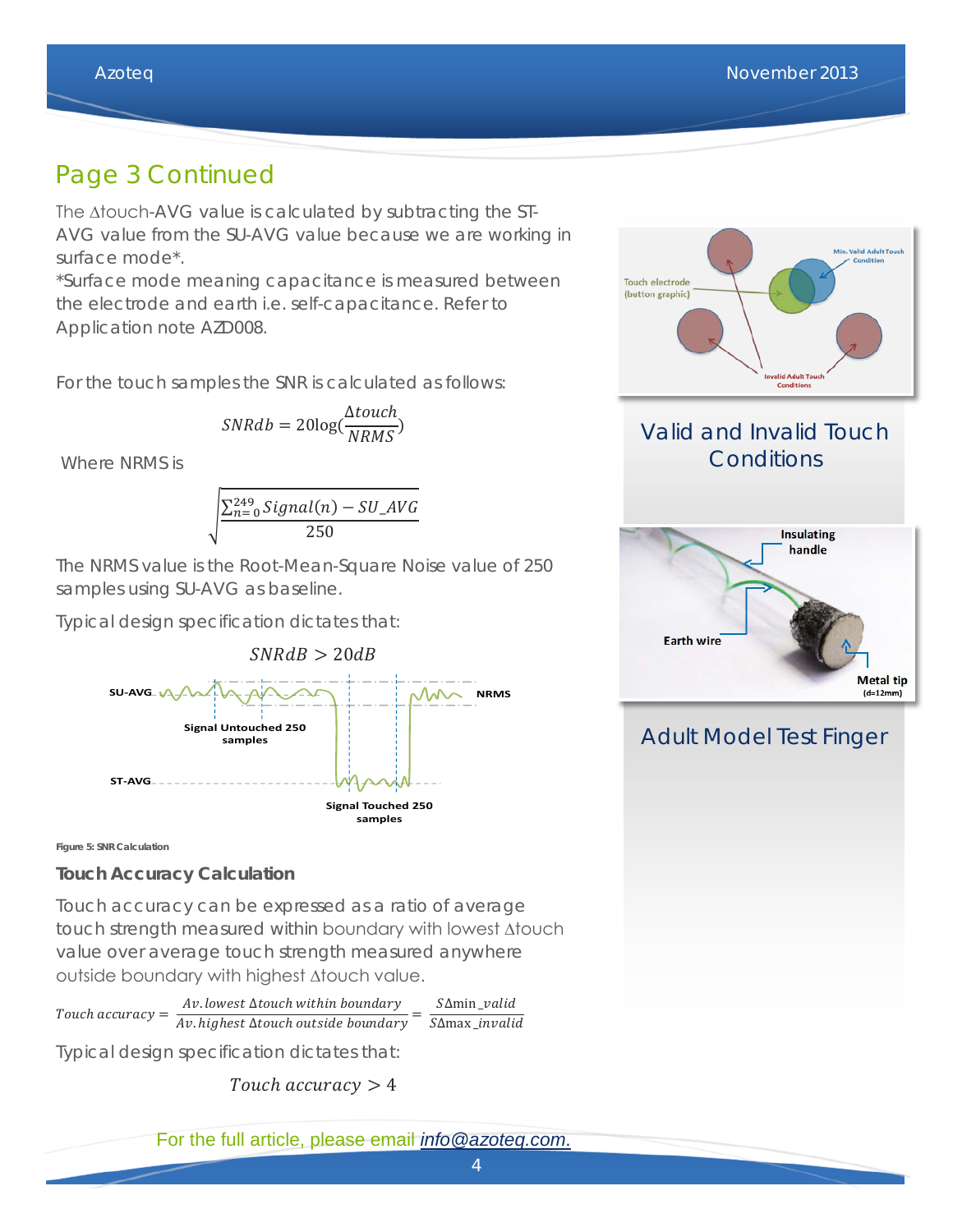#### Azoteq **November 2013**

# Determining Touch **Thresholds**

While there are different options available to determine Touch and Proximity values, the GUI is a great visual representation of what is happening during test cases. Other options include:

- Stand-alone threshold settings
- Percentage difference between the Counts and LTA
- Set Delta Threshold(LTA Counts)



Using the GUI to determine touch values

#### Sales

Azoteq International Jean Viljoen +27 21 863 0033 jean.viljoen@azoteq.com

Azoteq USA Kobus Marneweck +1 512 538 1995 kobusm@azoteq.com

Azoteq Asia Lina Yu +86 (138) 2696 0845 linayu@azoteq.com.cn

#### **Distributors**

| <i>Worldwide</i>          |
|---------------------------|
| <b>Mouser Electronics</b> |
| +1 800 346 6873           |

Sales@mouser.com

South East Asia Locus Marketing Pte. Ltd

Sam Liew

+65 6299 7308 +65 6292 5848

samliew@locus.com.sg

Worldwide Future Electronics +1 514 694 7710

France and China **Seltech** 

+33 (0) 1 48 92 90 02 +86 25 83 45 54 33

Europe@seltech-international.com Asia@seltech-international.com

Taiwan Holy Stone Enterprise Co. Ltd Terry Chiang

+886 2 2659 6722 ext 302

terrychiang@holystone.com.tw

China Lierda Technologies

+86 571 8880 0000/8990 8135 +86 755 8378 0888

hangzhou@lierda.com shenzhen@lierda.com

China **Infortech** Summer Yin +86 21 51087875 ext 355 summer\_yin@infortech.net.cn Japan

Nomura Jimusho, Inc.

+81 3 3502 1466